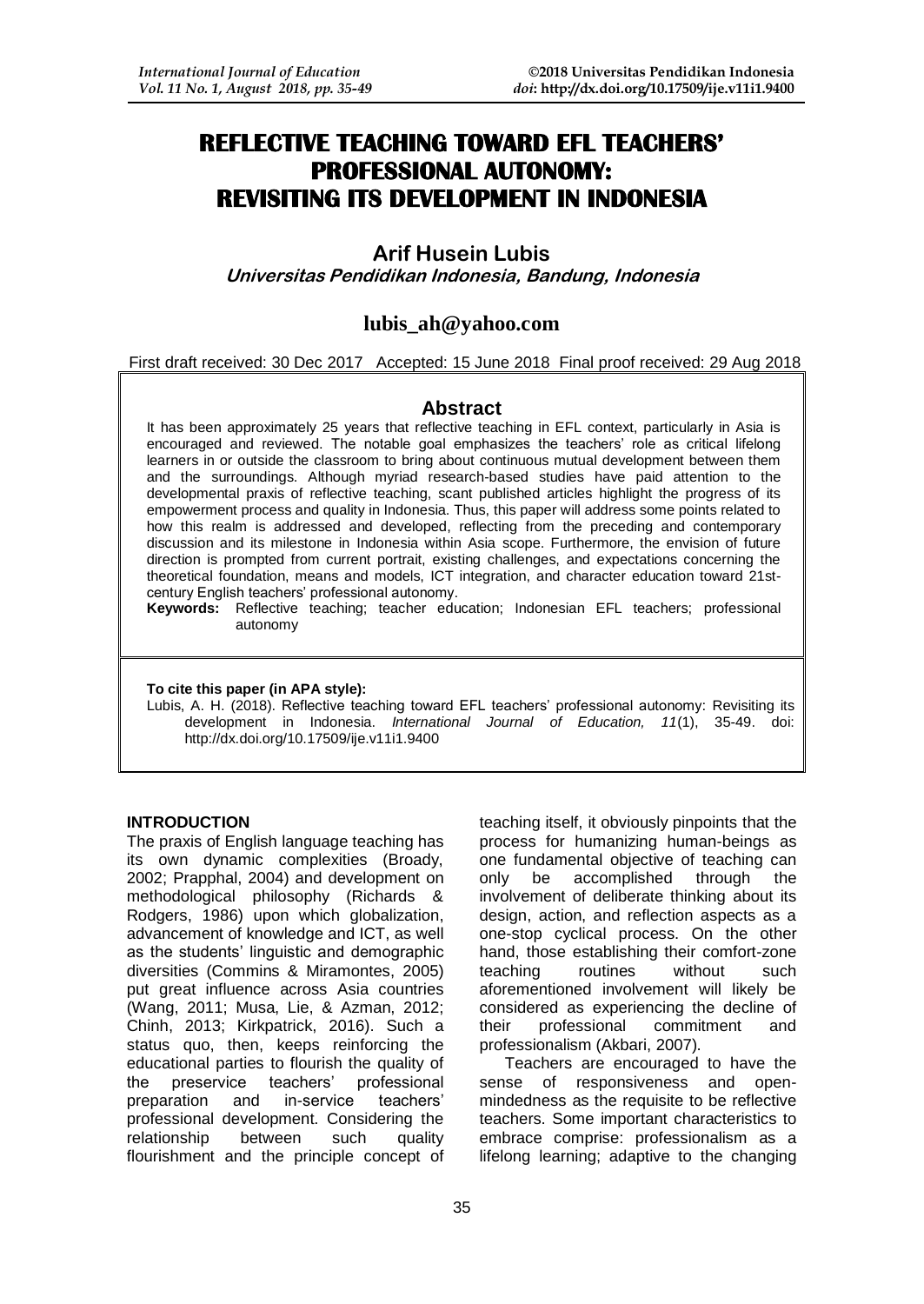situations; and responsive to the diverse students' characteristics. However, such encouragement of fostering reflective teaching, as though, becomes the ultimate yet inconclusive agenda within teachers' continuous professional development programs considering inadequate early exposure on the transparencies of doing reflective teaching itself. Consequently. limited experience and understanding in preservice teacher education period result in encountering feeling-lost moment after they get into in-service teacher education period.

Although myriad research-based studies have paid attention to the developmental praxis of reflective teaching, scant published articles highlight the progress of its empowerment process and quality in Indonesia. Prompted from the issue, the present study will provide a critical review on the direction of reflective teaching development in Indonesia reflected from Asia and beyond. This literature review discusses a revisit on its milestone and prospective direction in promoting EFL teachers' self-actualization to realize the ultimate goal of reflective teaching, i.e. gaining professional autonomy. It encompasses an overview of reflective teaching reviewed from its philosophical history and characteristics, the importance of implementing RT, the milestone of research on RT in Indonesia and other Asia countries, and the challenges and expectations of the prospective RT development continuously.

# **METHOD**

This study employs a qualitative approach with literature review method through document analysis (Leech & Onwuegbuzie, 2008). The first data source is from the research-based articles in national and international journals in some Asian countries in the last 25 years. Second, the data were taken from the books comprising the current portrait of the Asia-Pacific teachers' professional development from UNESCO, the guideline of teachers' continuous professional development [CPD] in India and Saudi Arabia, and the coverage of teacher education in China. Third, the government documents were used in the forms of modules of *Guru Pembelajar* (Learning Teachers) and some relevant regulations about teachers' professional

development. Each data source is presented sequentially.

# **DISCUSSION**

### *Reflective teaching: A longitudinal dialectics*

At least almost for about forty-eight years in the middle of Dewey's (1933) and Schön's (1983) masterpieces on reflection and reflective practitioner, the concept of reflective teaching has not been so debated and popular until the beginning of the 1990s to current circumstances. However, they both have argued that teaching has been considered as a profession in which the reflection itself becomes the heart of every professional activity. What differentiates this concept to other decision-making actions is the involvement of "a consecutive ordering of ideas in such a way that each determines the next as its proper outcome, while each, in turn, leans back on its predecessors (Dewey, 1933, pp. 2-3)." Such definition is then cleared out in a more practical statement by Schön (1983) that reflective practice puts great concern on problem setting as the source of understanding one's experience and performance criticizing the prior traditional assumption of idealists that Technical Rationality is bound in every professional practice as a problem-solving process exalting the one-best means of encountering associated problem (selection from the available means), while fundamentally lacking problem setting as the source of one's proposition (p. 39).

The reflective practice movement started its philosophical and practical expansion to teaching realm particularly in English language classrooms in the 1990s. Profoundly speaking, the introduction of<br>reflective teaching as an approach teaching as an approach (Richards & Lockhart, 2007, p. 1) encompasses an active and continuous recognition (Zeichner & Liston, 1996, p. 5), critical self-examination, and reflection (Fendler, 2003; Richards & Lockhart, 2007; Minott, 2009) of own teaching and learning values and beliefs (Zeichner & Liston, 1996). It becomes the requisite of cyclical problem-solving process comprising of decision making, planning, action (Richards & Lockhart, 2007), analysis, and anticipatory planning (Kumaravideluli, 2003, p. 10). In its process, teachers involve deliberate thinking, while mirroring experience as a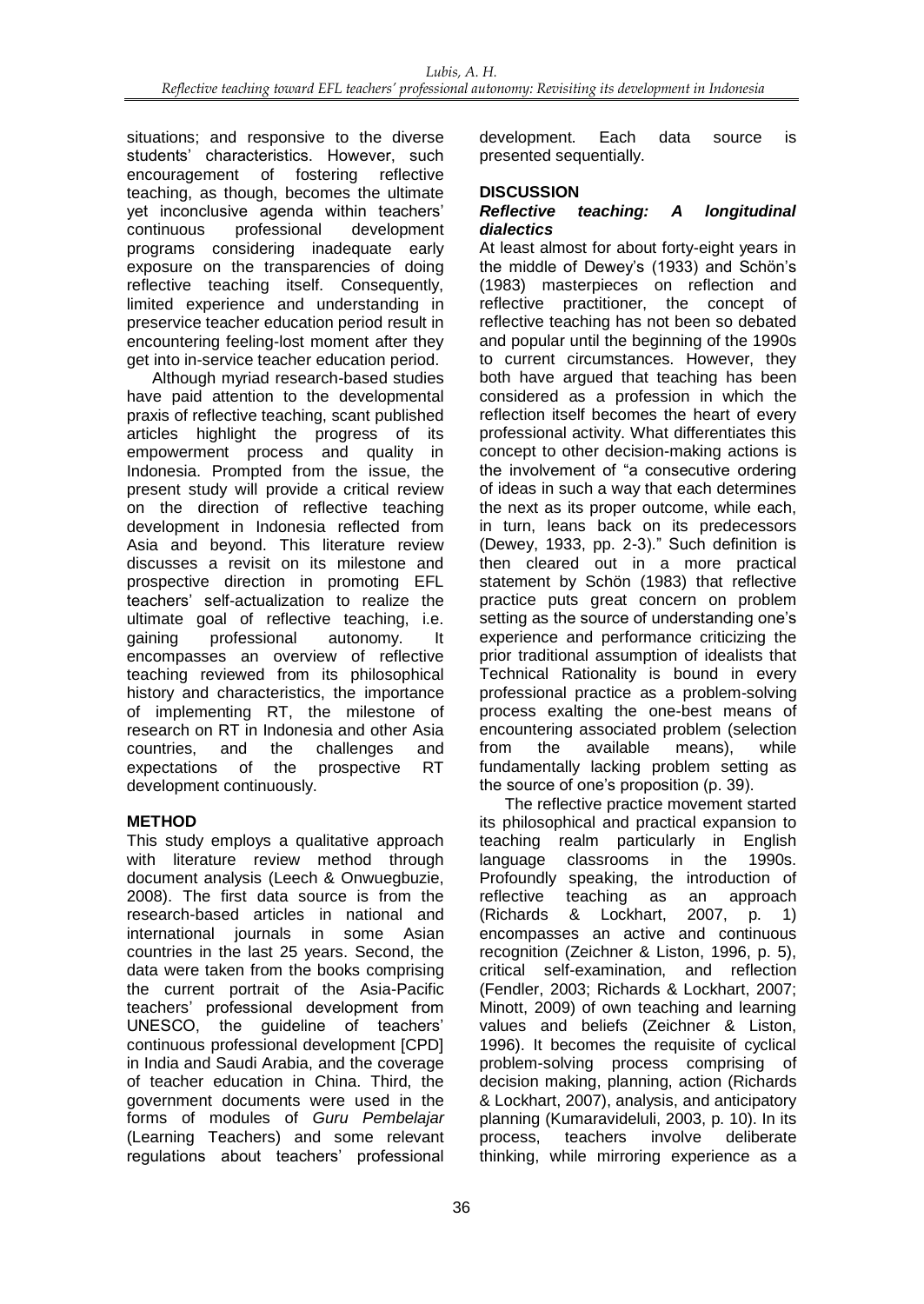disposition to bring about positive changes on their teaching practices in a way beyond instructional techniques and passively routinized procedures (Sze, 1999, p. 133). Such a process is believed to constitute to an evaluation of self-knowledge, own teaching aspects, development of teaching strategies, and implementation of selfmonitoring on the applied changes or adaptation (Richards & Lockhart, 2007, p. 2).

In tandem with the contemporary discussions on the conceptions and models of reflective teaching, it is worth doing then to consider why such an approach is valuable for foreign language teachers' pedagogical and professional development. Ghaye (2011) provides a general insight that "reflective practice can enhance human flourishing by focusing on the establishment of positive relationships, engagement, emotions, and maintaining the meaning or purpose of life (p. 13)." It is in line with the fundamental concept of reflection as the product of paradigm shifts from seeking the one best method to seeking alternatives and involving wider scopes of language teaching and learning, i.e., cognitivism and behaviorism to post-modernism and social constructivism (Richards, 2008). The thrust of self-awareness and critical thinking in encountering daily-teaching circumstances enriches them to help achieve a better understanding of own teaching and learning milestone quality (Richards & Lockhart, 2007) and their attitudes toward the profession itself from the accumulation of dialectic clarification upon the substance of their stories (Sze, 1999, p. 147). Such reflective routinized practice will enable foreign language teachers to activate their potentials in wider society as selfempowerment and professional development (Richards & Lockhart, 2007) resulting in the school's improvement (Minott, 2009).

A long-term commitment from the government to foster RT toward EFL teachers' professional autonomy through its inclusion in teacher education programs is inextricably intertwined. Such encouragement indirectly enhances their adaptive state of readiness in that divergent learning circumstances trigger them for better achievable and measurable learning outcomes (Loughran, 2002, p. 35).

Brookfield (1995) added that the reflective teaching through teacher education promotes comprehension skill upon various teaching approaches to testify the prescribed assumptions about teaching and learning. Then, it determines the future plans and actions. As a result, the process ensures them that English language teachers are not only the knowledge transmitters but the thoughtful inquiryoriented practitioners and researchers as well (Ross, 1987; Beck & Kosnik, 2001).

### *The milestone of research on reflective teaching in EFL context*

To the extent dialectic examination still becomes a particular interest among philosophers, the concept of reflective teaching has also propelled many scholars, foreign language analysts, and ELT researchers across countries in Asia to share their scientific findings and evidencebased insights to the light of its significant praxis for 21st-century English as a Foreign Language Teaching (EFLT) development. Myriad contemporary research-based published articles have been recorded in the last 25 years involving fifteen countries, i.e. China, Hong Kong, India, Indonesia, Iran, Japan, Korea, Kuwait, Philippine, Russia, Saudi Arabia, Singapore, Taiwan, Turkey, and Yemen. Considering the debate on how practical and significant the practice of RT is, previous studies reviewed the exploration of applicable modes in fostering RT along with its significance. They include: response journals (Lee, 2008); journal writing associated with reflective thinking (Ho & Richards, 1993); the application of action research (Dehghan & Sahragard, 2015) in scaffolding in-service teachers' reflection (Chodidjah, 2017); the combination of journal writing and peer observation in fostering reflective practice (Lakshmi, 2014); and the engagement of employing various tools of reflective practice (Fakazli & Gönen, 2017). Some others explored the implementation of reflective teaching associated with teachers' performance (Fatemipour & HosseingholiKhani, 2014; Sanopao, 2016) and ELT development in a learner-centered situation (Sharafi & Rokni, 2014); role of RT for effective teaching (Menon & Alamelu, 2011); and Systemic Functional Linguistics [SFL]-assisted reflective writing practice for preservice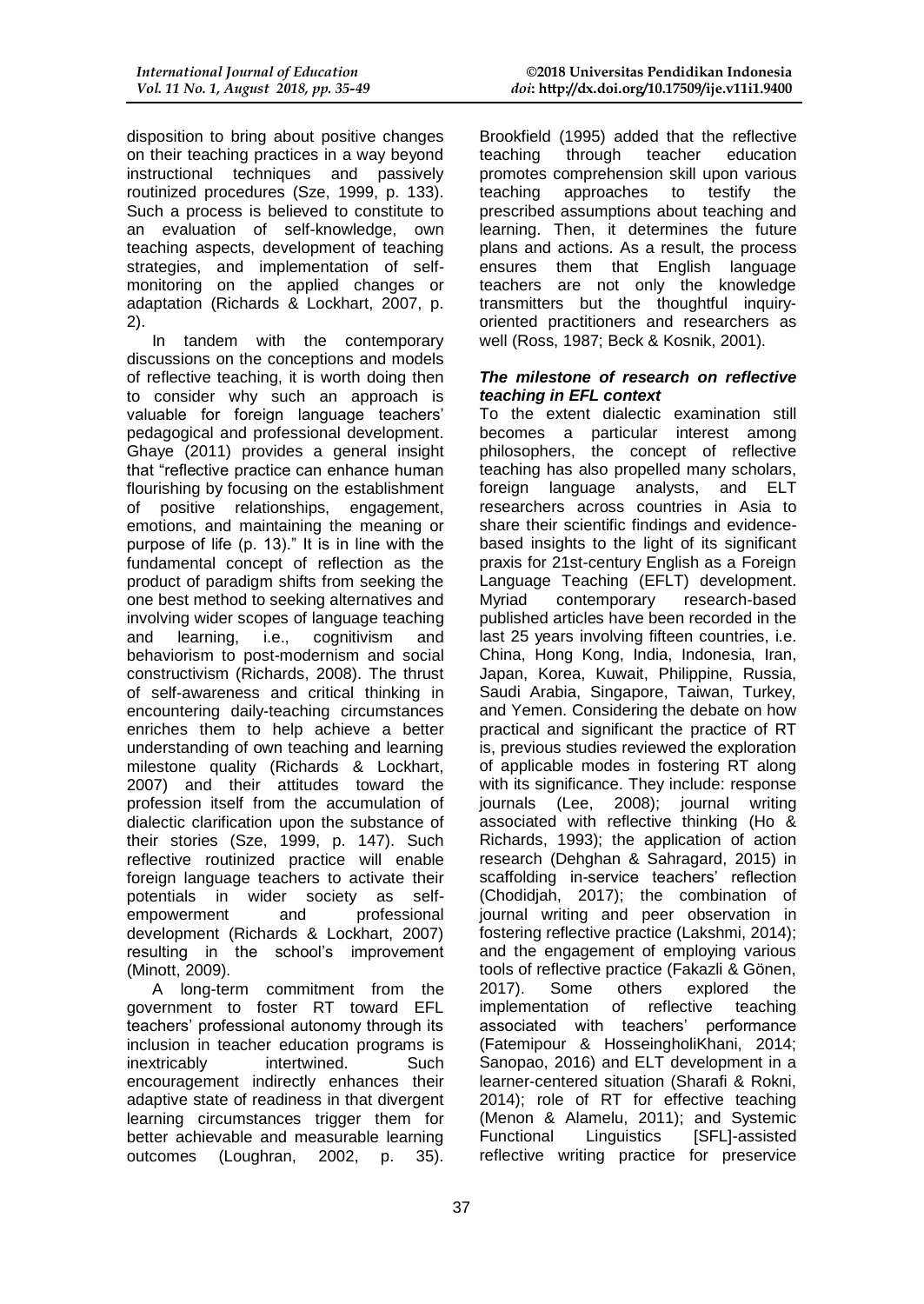teachers (Suaib & Tohamba, 2017). Most studies' focus is the investigation of teachers' perception on using various means of RT realization in the English language classroom and the disseminative training to foster their abilities on selfinquiry, self-awareness, self-assessment,<br>critical thinking, and lifelong learning and lifelong learning competencies.

The second concern is on the measurement of teachers' perceptions, attitudes, capability, and quality. They include: the understanding and assessment of reflective thinking (Lee, 2005); the relationship between the level of teachers' RT performance (Ferdowsi & Afghari, 2015; Li & Ye, 2016) and either reflective thinking ability (Negari & Beiranvand, 2013; Afshar & Farahani, 2015), conceptions of teaching and learning (Rahimi & Chabok, 2013), or teachers' burnout (Ghazalbas & Afghari, 2015). Some others related teachers' reflection to practical capabilities like the inclusion of strategy-based instruction (Jadidi & Keshavarz, 2013) and classroom management (Sammaknejad & Marzban, 2016). Other scholars investigated the teachers' reflection profiles (Yeşilbursa, 2011) and levels (Astika, 2014; Ansarin, Farrokhi, & Rahmani, 2015; Amalia, 2017; Lubis, 2017; Nurfaidah, Lengkanawati, & Sukyadi, 2017) associated with reflective practice levels (Faghihi & Sarab, 2016); the milestone of RT in language teacher education programs (Al-Ahdal & Al-Awaid, 2014); and teachers' beliefs on RT for their professional development (Alfaki, 2014).

It goes through the methodology development in researching reflective teaching and the promotion of RT models within training programs. Interestingly, only Akbari, Behzadpoor, and Dadvand (2010) concerned the instrument development of an English language teaching reflection inventory from Iran. Under quantitative design, they developed their prior inventory of 42 Likert-scale items which comprises six elements of teaching reflection, i.e., practical, cognitive, affective, metacognitive, critical, and moral through the process of piloting and testing employing exploratory and confirmatory data analysis. The data showed that moral element and some items in the affective and practical elements were eliminated leaving out 19 items. Meanwhile, the promotion of RT models included upgrading program and framework on teachers' level of critical reflectivity (Ho, 2009); RT for ESP scope (Almabekova, 2010; Saylag, 2012); RT on teachers' teaching performance through teacher training program (Lan & Wang, 2013); and the provision of a particular model (Kayapinar, 2016) namely Reflective Practitioner Development Model (RPDM).

Some studies have also encompassed technology application for implementing RT. They include: the application of online platform for developing reflective practice (Brooke, 2012; 2014); the use of blog (Mynard, 2007) and digital media (Harendita, 2017) as the means of reflection itself and the empowerment of video-<br>mediated reflective teaching through mediated reflective teaching through professional community (Jalilifar & Nattaq, 2013). Most of the articles reported on the involvement of ICT as a means of mediating the process of introducing, nurturing, and monitoring RT practice for English language teachers whether in a self-directed environment or in a community-based one. The development and attainment of those aforementioned research have shed light upon the clarity and continuity of RT flourishment and inculcation despite methodological, credible evidence, and technical limitations as the one-stop yet intriguing sides for prospective studies.

Unfortunately, such development and attainment are still questionable and unresolved in Indonesia context due to the limited records on how the foreign language teachers, perceive, behave upon, and utilize various aforementioned reflective teaching modes, concepts, and models within either independent research framework or TE programs initiated by the Indonesian government. They mostly conducted an exploration on how pre or in-service teachers perform their reflective writing through journal writing (Astika, 2014; Nurfaidah, et al., 2017); perceive the concept of RT (Amalia, 2017; Lubis, 2017); and scaffold such practice within ICT (Harendita, 2017), SFL (Suaib & Tohamba, 2017), and PD training (Chodidjah, 2017) instructions. To conclude, the milestone of research on RT mostly explored teacherlevel capability in which studies on ICT and sustainable reflective model in TE programs remain the focal absence.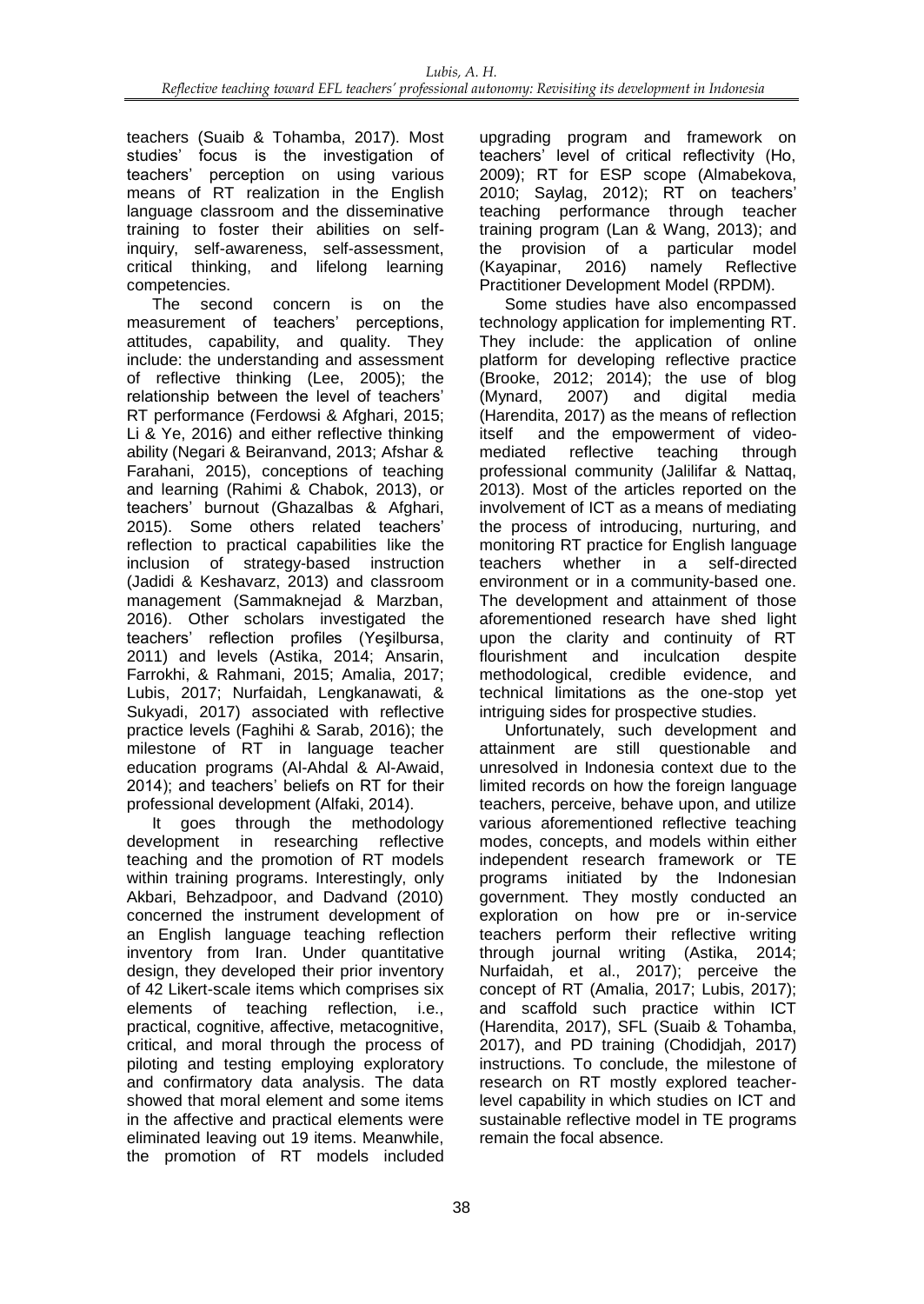### *Prospects in fostering RT within TEFLIN praxis: Portrait, challenges, and expectations*

The efforts of the Indonesian government, in this sense Ministry of Education and Culture [MOEC], Ministry of National Education [MNE], and other contributing parties, in accompanying 21stcentury English language teachers' continuous professional development (CPD) have been being initiated. Viewed from its underlying philosophy, three policies become the driving means of promoting teachers' self-awareness to apply RT toward sustainable professional autonomy, namely: The Decree of Ministry of National Education (2007; 2008), and The Decree of MOEC (2014). Fundamentally, under the value of democracy and pluralism, those policies respectively encompass the<br>dissemination of four standard dissemination of competencies (Suherdi, 2012), i.e., pedagogic, personal, social, and professional competencies for formal school teachers from kindergarten to secondary levels, special education school teachers, and instructors.

Those competencies for instructors of any courses and training programs require more clamor in terms of implementing reflective teaching. The policy mandates that pedagogical competence encompasses the mastery of using media and ICT as well as reflective teaching to enhance learning quality through reflection-for-action and reflection-in-action. Personal competence pinpoints teachers' ability to perform openmindedness upon different views and behaviors and to activate self-autonomy, responsiveness, wisdom, and cooperative characters. Meanwhile, social and professional competencies are bound within the urgency of doing self-development through the continuous reflective teaching which is fostered by doing self-evaluation on self-performance continuously and using ICT as the medium. China, according to Hu's (2005) comprehensive historical review article, the MOE (Department of Development and Planning) in association with SEC<sup>1</sup> (Department of Planning and Construction) also imposed the Compulsory Education Law and the Teachers Law mandating that decentralization on educational policy and ELT development should be realized considering the

emphasis of contemporary progressive ideology, individual development and creativity, and educational exploration. Compared to other Asia countries, i.e. India, Saudi Arabia, Uzbekistan, Mongolia, Republic of Korea, Pakistan, Sri Lanka, China, and Philippines, to mention a few, the Indonesian government's initiatives principally have uniformity with those countries in which school-based professional development will be the fundamental shared goals under the guidance of MOEC, MNE, and associated the Educational Institution for Educational Practitioners [LPTK] under Ministry of Research and Higher Education [MRHE]. On the other side, lack of commitment in maintaining the quality of the teachers' professional development as well as the ICT-based PD programs for equality across regions and demographic diversities is still increasingly demanding compared to Uzbekistan, Mongolia, and Republic of Korea (United Nations Educational,<br>Scientific, and Cultural Organization Scientific, and Cultural Organization [UNESCO], 2016).

As the continuum of such principle in promoting English language teachers' CPD and reflective teaching, the transparencies of teacher education programs themselves become another focal target. Some encouraged practices within the Guidelines for Teacher CPD for RMSA in India formulated in 2015, which comprise: training, observation, improvement process, study groups, inquiry or action research, individual-directed activities, and mentoring. The immersion of ICT within the CPD program includes alternatives for distance education approaches for teacher training. Saudi Arabia takes into account mostly on training-oriented practices, i.e., lecture, discussion, visiting other schools or classroom, workshop, programmed learning, brainstorming, role-playing, and case studies (Alghamdi & Li, 2011). While, China divides the coverage of teacher education for preservice teachers from inservice ones (Hu, 2005). The former courses cover the obligation to self-equip with the competence of implementing technology-and-computer-aided teaching and learning instructions through preparing and organizing ICT-based materials. The latter ones cover the curriculum support programmes for knowledge and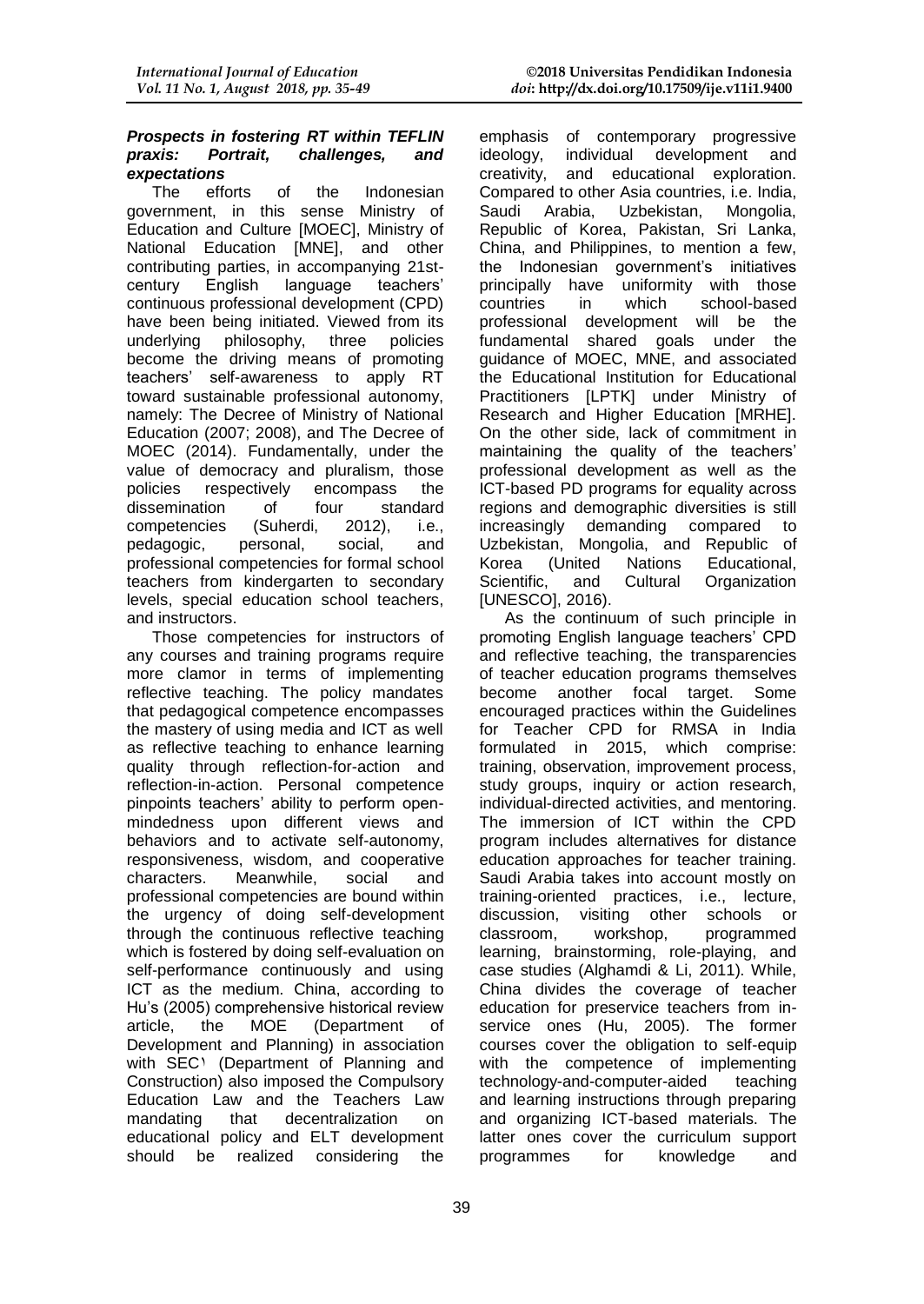pedagogical competencies (school teachers) and academic or further higher education pursues (teacher educators or trainers) under constructivism and reflective process and approach.

To address so, the Directorate General of Teachers and Education Personnel under MOEC of Indonesia launched Guru Pembelajar in 2013. This program becomes the realization in response to the Teacher and Lecturer Law (2005) mandating the implementation of teachers' training and development as the actualization of professional educators. In addition, it was raised from the still-low average scores of Teachers' Competency Test [UKG٢] in the last two periods of implementation, 47 and 56, which are under the standard minimum of 60 from the MOEC website (http://sergur.kemdiknas.go.id) on teacher certification. The focal purpose is the enhancement of preservice professional<br>preparation and in-service teachers' preparation and in-service teachers' (including English language teachers) abilities, attitudes, and skills in performing their professional activities. Different from the aforementioned three Asia countries, this program consists of two main platforms: workshop and training within which either face-to-face or online mode is employed based on the demographic needs. The scenario (p. 21) of such implementation is for the sake of three objectives: (1) disseminating attitudes of Guru Pembelajar; (2) encouraging professional competence; and (3) encouraging pedagogical competence, which can be assessed and evaluated based on the advent indicators of perseverance, insightful capacity, and ingenious attitudes. In so doing, selfreflection becomes the foundation upon the comprehending of subject-related concepts and effective learning management in which exposition, QA session, discussion, forum, hands-on tasks, and practicum integrated within a cyclical training process aim to create a critically reflective learning environment.

In tandem with the program initiation, the team also launched some modules of Guru Pembelajar (MOEC, 2016) in the same year facilitating the four standard competencies and the mandates within the regulations of State Ministry for the Empowerment of State Apparatus and Birocracy Reform (2009) about functional position and credit points for teachers' PD. Concerning reflective teaching, the toolkits consist of some RTrelated materials for all levels of education except kindergarten (MOEC, 2016). The professional competence of kindergarten teachers pinpoints the ability to do selfreflection on their own teaching<br>performance within which teachers' performance within which teachers' performance assessment form [PKG] is employed as the measurement tool. Meanwhile, elementary (either low or high grade) to senior high teachers will be flourished by the introduction and inculcation of reflective teaching definition along with its three dimensions: reflectionin-action, reflection-on-action, and reflection-about-action as the realization of PKB (called CPD) mandate. To succeed such implementation, video recording, reflective journal, direct spoken reflection, peer-reviewed observation or the other way around, and classroom action research are designed to indulge them to be 21st-century critically reflective language teaching practitioners. It is in line with what Choi and Lee (2007) proposed regarding a bottom-up model of EFL teacher development for Asia countries based on surveys about teacher qualifications and education programs.

Although the materials are comprehensively provided equipped by case study as well with the inclusion of ICT and teachers' associations and forums as an effort of encouraging collaborative reflection process, limitations are also identified concerning the promotion of RT. They comprise:

- There seems no identified match between the definition of three dimensions with the example since the example only shows how a teacher performs lesson-plan-oriented reflection process. Although stating that reflection about action reviews the ethical, moral, political, economic, sociological, and wider aspects, the included examples and case studies seem not to embrace any of those aspects.
- Teachers are encouraged to understand and apply the materials appropriately without a firm explanation and examples from other resources as well as a clear reflective model or cycle to conduct the learning.
- There is no follow-up action or reflective model or cycle for integrating ICT into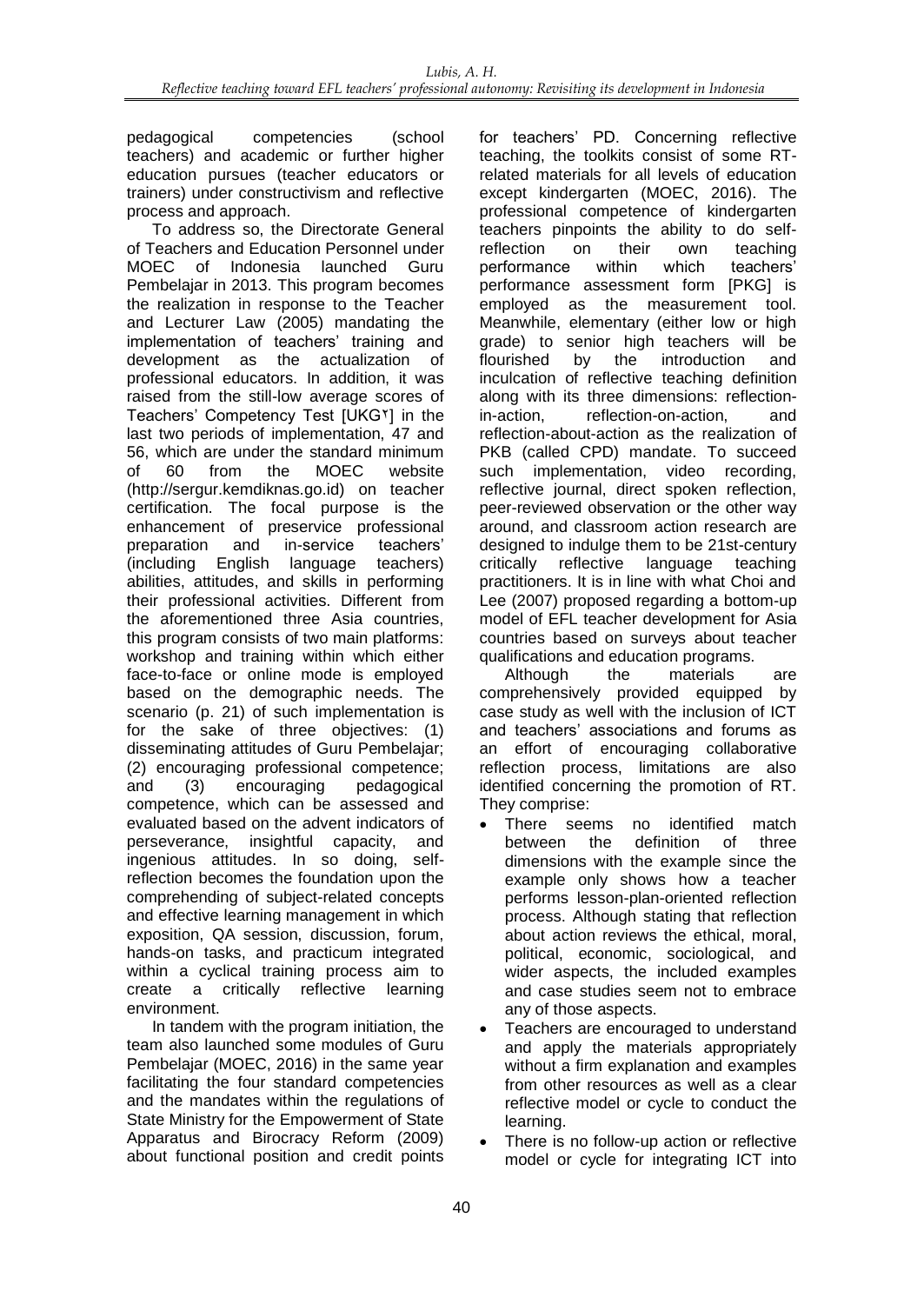the reflective teaching materials and exercises.

- There is still a misconception and ambiguous statement on the module stating, "at glance, there is no relationship between self-development and learning reflection (p.8)." On the other hand, the concept of teaching experience disseminated in the materials tends to inform the teachers that it is not a particular and personal issue (p.19).
- They are just inside the program, not possibly maintained inside the individual teacher's heart of teaching since there is no advent cooperation between what the government (e.g., an integrative role model) promotes and what the schools develop afterward. It seems only a oneday training session, not a lifelong reflective development cycle.
- There is no comprehensive conception on how to take a follow-up from the reflection through remedial learning or teaching and CAR since reflection as mentioned before fundamentally requires critical self-inquiry regarding ethical, socio-economic, and political concerns of both the teachers and learners' philosophy of language learning. On the other side, remedial learning or teaching is a top-down evaluation depending mostly on the intellectual results of classroom results of members.

Some contemporary challenges for now's and future's direction in promoting reflective teaching within teachers' PD programs are then in line with those critics and limitations. The first scope is on defining the term RT as the question raised by Zeichner and Liston (1996, p. 7) that misunderstanding of whether reflective teaching is only thinking about teaching matters or whether any systematic procedure of self-inquiry can assist English language teachers to have reflective thinking. Those still become the detrimental commonplace thought of such definitional and conceptual vagueness and ambiguity (Sze, 1999, p. 145). It automatically leads to unclear formulation on the materials development and exposure within the TE programs. What Akbari (2007, p. 193-197) concerns regarding the quality of the

reflective cycle in the current's TE programs might be true that such ELT circles still lack necessary critical dimension. Type of reflection being promoted tends to emphasize memory concentration as the core of wrongly-assisted retrospective evaluation resulting in less attention to personal capabilities of imagination and creativity. Problem identification may not be equipped by not encouraging teachers' sensitivity to review beyond-methodology substances and beyond-school-gate phenomena as well (Ghaye, 2011, pp. 11- 12). It is because the extent to which investigation on the confluence between teachers' knowledge bases (local or existing knowledge), i.e., personal, institutional, intercultural, contextual, pedagogical, linguistic, and interpersonal ones (Mann, 2005) and self-reflection quality remains untouchable. The third scope is from the teachers' beliefs and attitudes toward RT. The statement 'ignorance is a bliss' gives a great impact on their, novice or experienced, reflection process. Their traditional beliefs of EFLT have been so embedded that busy teacher syndrome (Farrell, 1999, p. 52) induces the desire of neglection to have a critical reflection.

Hence, prospective areas for future direction in promoting sustainable reflective teaching for EFL teachers need to be researched, reviewed, and monitored. For teachers, the exploration of means in implementing RT is worth doing, yet still scant in terms of maximizing self-awareness and self-potentials toward self-directed professional development. To mention a few, some scholars have provided useful insights in terms of journal writing conception (Boud, 2001; Richards & Lockhart, 2007; Fuller, 2013; Chalikandy, 2014) in whether individual or collaborative modes (Murray, 2010; Trites, 2010); whether unstructured like free writing or structured like autobiographical writing (Romero, 2010), portfolios, and profiles (Zalipour, 2015). Some of them also suggested alternative ways including lessons video-taping or recordings (Richards & Lockhart, 2007; Fuller, 2013; Chalikandy, 2014); self or peer observation (Murphy, 2001; Richards & Lockhart, 2007; Chalikandy, 2014); lesson reports, surveys, and questionnaires (Richards & Lockhart, 2007; Chalikandy, 2014). Some others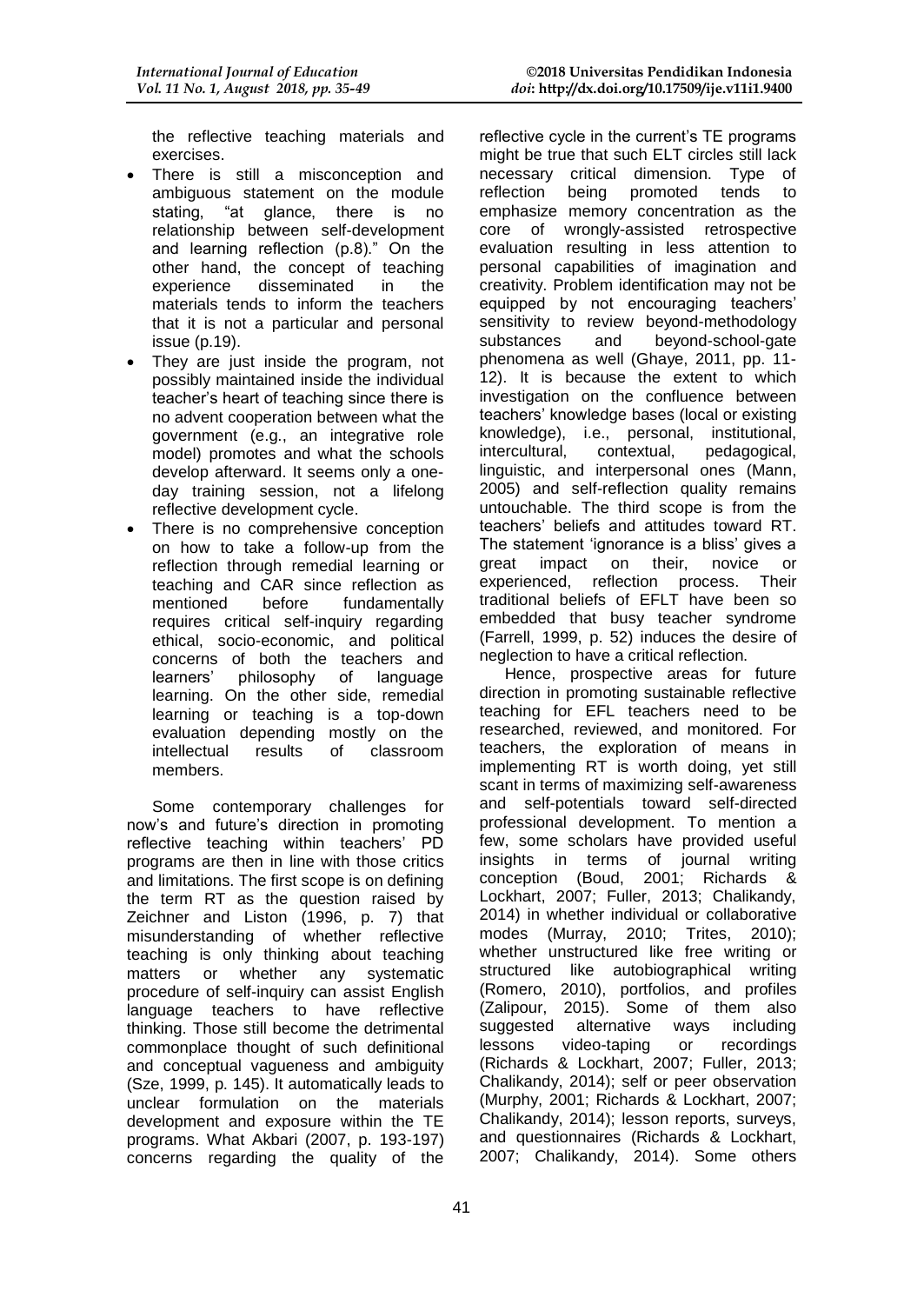suggested internal or external reflection from colleague or student's feedback (Fuller, 2013; Chalikandy, 2014) or student focus groups (Chalikandy, 2014); CAR (Richards & Lockhart, 2007); and participation in PD-focused workshops, conferences, and teacher support network or associations locally, nationally, or internationally (Murray, 2010; Reichmann, 2010). Innovations on ICT-based journal writing, such as online discussion board (Jones & Ryan, 2017) and E-mail journaling are also increasingly being promoted. The rationale of such practices reinforces 21stcentury English language teachers toward constructivist classroom agents. It is characterized by what focal roles they should hold and how active their involvement is along with the students in the learning process, which should be based on constructivist epistemology.

School environment then also becomes the pivotal role in fostering such awareness. Considering the demography of Indonesian schools along with the educational system, they seem to lack autonomy. It is because the practice of reflective teaching until now is like a vertical relationship in which the mandate only comes from the government without encouraging the schools themselves through its principals to self-management of such PD activity. Some aspects of the expected vision are still demanding reflected from Tierney (1988) in Minott (2009, pp. 11- 18). The first prospective environment is initial and continuous socialization in terms of what roles of either the school staffs or the teachers are assigned to and what reflective activities can be done considering the changing nature of ELT and language learners. Then, provision of on-going maintenance of reflective values within the arranged activities can be maximized through the principals' participation in the embrace and supervision stages in a collaborative atmosphere. The inclusion of ICT as a strategy embracing the concept of multimodality may also aid the promotion of the initiated reflective teaching programs (Kaneko-Marques, 2015). However, it is still in the form of training and education sessions from the central system, not in the schools. The last aspect encompasses the establishment of support for reflective teaching activities from all school members. The availability of access to learning materials development as the realization of applying the concept of whole-school professional development gives considerable influence. It will enable not only the teachers as the focal agents of change but also the schools as the contributing element within the maintenance of their motivation and efforts.

Besides the consideration of adopting an appropriate reflective model along with its procedures, good selection of the available modes should become another agenda; particularly the inclusion of ICT for the success of its implementation. The MOEC and MNE of Indonesia have been concerning the use of technologies as one of the objectives of professional and pedagogical competencies for English language teachers to possess. Unfortunately, such involvement is in fact not blended within the application of selected modes – a case study, peer observation, and reflective iournal – to mention a few. Further studies are worth to be conducted under the foci of what ICTbased modes are available and how those modes contribute to the light of RT development through its configuration with the existing and other alternative contemporary modes. Some literature has provided insights on this issue including: the application of critical incidents analysis (Farrell, 2013; Brandenburg & McDonough, 2017), peer coaching (Richards & Farrell, 2005), video-stimulated IWB (Schmid, 2011), virtual diaries in distance TE (Bergmann & da Silva, 2013), and European Portfolio for Student Teachers of Languages [EPOSTL]. It is a document-based reflection on didactic knowledge and skills (Newby et al., 2007) as well as strengths and weaknesses based on the systematic feedback (Dirnberger & Weitensfelder, 2009, p. 30). An expansion of such portfolio includes the use of internet-based E-Portfolio, such as: twitter tweets, video collage, blogging, and V-logging under the Technological Pedagogical Content Knowledge [TPACK] framework (Mishra & Koehler, 2006 on the grounding concept; Parkes, Dredger, & Hicks, 2013 on the rubric transparencies), to mention a few.

Apart from those technical matters, the knowledge bases input for the pre and inservice EFL teachers' CPD should be noticed in the process of TE curriculum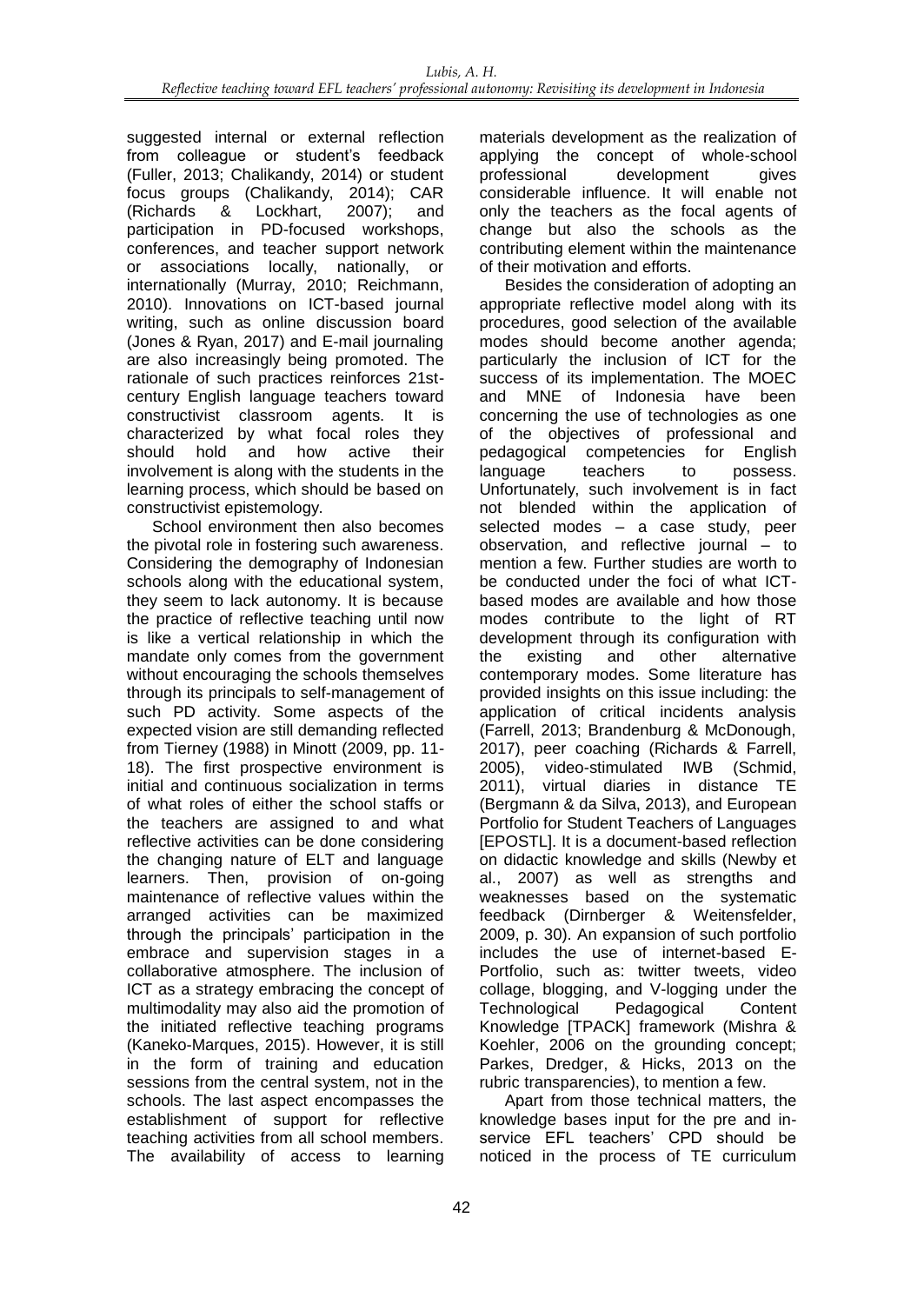design and development. Since teaching as a profession regards professional (careeroriented claim, Johnston, 2003) and personal competencies (moral and ethics affairs related to pedagogical capacity interlinked with the wider scopes of language teaching, Mori, 2004) as the heart of that career, the introduction, shaping, and maintenance of both values along with moral dimension as another prospective urgency for the government side should be put into concern (Mann, 2005). At least, seven points asserted by Rossner (1992) including: "language development, counseling skills, assertiveness training, confidence-building, computing, meditation, and cultural broadening" can be used as the initial input to measure. Thus, it cannot be separated from the typology of reflection itself starting from descriptive process to critical evaluation (Jay & Johnson, 2002) as the product of knowledge bases input. Selfcapacity and self-reflexivity of English language teachers are intriguing to be investigated within the three phases progressively resulting in the coverage of dimensions that are being reflected on. The integration between the typology proposed by Jay and Johnson (2002) and critical dimensions of reflection asserted by Richards and Lockhart (2007) is helpful for the administrators in providing a purposeful and cyclical process of RT-based teacher education.

The last yet not least prospective agenda is the dissemination of reflective characters considering the goal of Guru Pembelajar program previously discussed. It may be the most critical factor contributing to the success of either the government's TE programs or the lifelong self-PD. Unfortunately and undeniably, character education finely keeps concerning the students' world and seems isolated from the objective of individual teacher's attainment within the current TE (based on the framework of 2013 Curriculum). On the other hand, reflective teaching, in this matter, is a lifelong teacher-initiated process of making sense of the nature of ELT and bringing about positive changes to insideand-beyond classroom circumstances (Murray, 2010). Indeed, considering the Teacher and Lecturer Law (2005) through the guideline of Guru Pembelajar, three characters are disseminated, i.e., reflective,

responsive, and adaptive to the changing situations. However, neither sustainable linkage nor government regulation is available mandating a collaborative supervision, administration, or follow-up with the participating schools to keep maintaining those characters when the English language teachers must encounter the real circumstances in or outside the classroom. The more detrimental mindset regarding the concept of reflective teaching as the simplicity of looking over the realms of technical teaching while building blocks and resistance to personal, professional, institutional, and socio-political aspects of reflection (Lubis, 2016). Such status quo, until nowadays, may result from the egothreatening circumstances of dynamic and contemporary ELT realms triggered by the state of anxiety, unreadiness, helplessness, and blindly subjective judgment, i.e., hostility upon the classroom challenges, which always immediately demand the teachers to perform reflective actions. The sources of that character deterioration and conservatism are worth to be investigated for further studies. The results may implicate to the portrait of the myths and realities of Indonesian TE programs for EFL teachers regarding its character education progress through the role of schools and individual self-esteem.

One notable 'antidote', which has actually been introduced since 2004, is the practice of classroom action research. The rationale of the inclusion of CAR in the aforementioned four basic competencies is its significant role for personal and professional development (Burns, 2010; Mann, 2015) and students' learning progress (Zalipour, 2015) as part of<br>reflective teaching characterized by reflective teaching characterized by exploratory teaching. However, the current debate about the policy underlines the teachers' discussion that teaching and educating activities become the main and utmost duties, while research belongs to the lecturers' one. Feeling burdened by the more demanding mandates of teaching workloads and other duties pertaining to their professional development regards research as complementary, even tertiary duty to accomplish. On the other side, additional roles they should possess, i.e., trained coders, local researchers, and global citizens fundamentally deal with the nature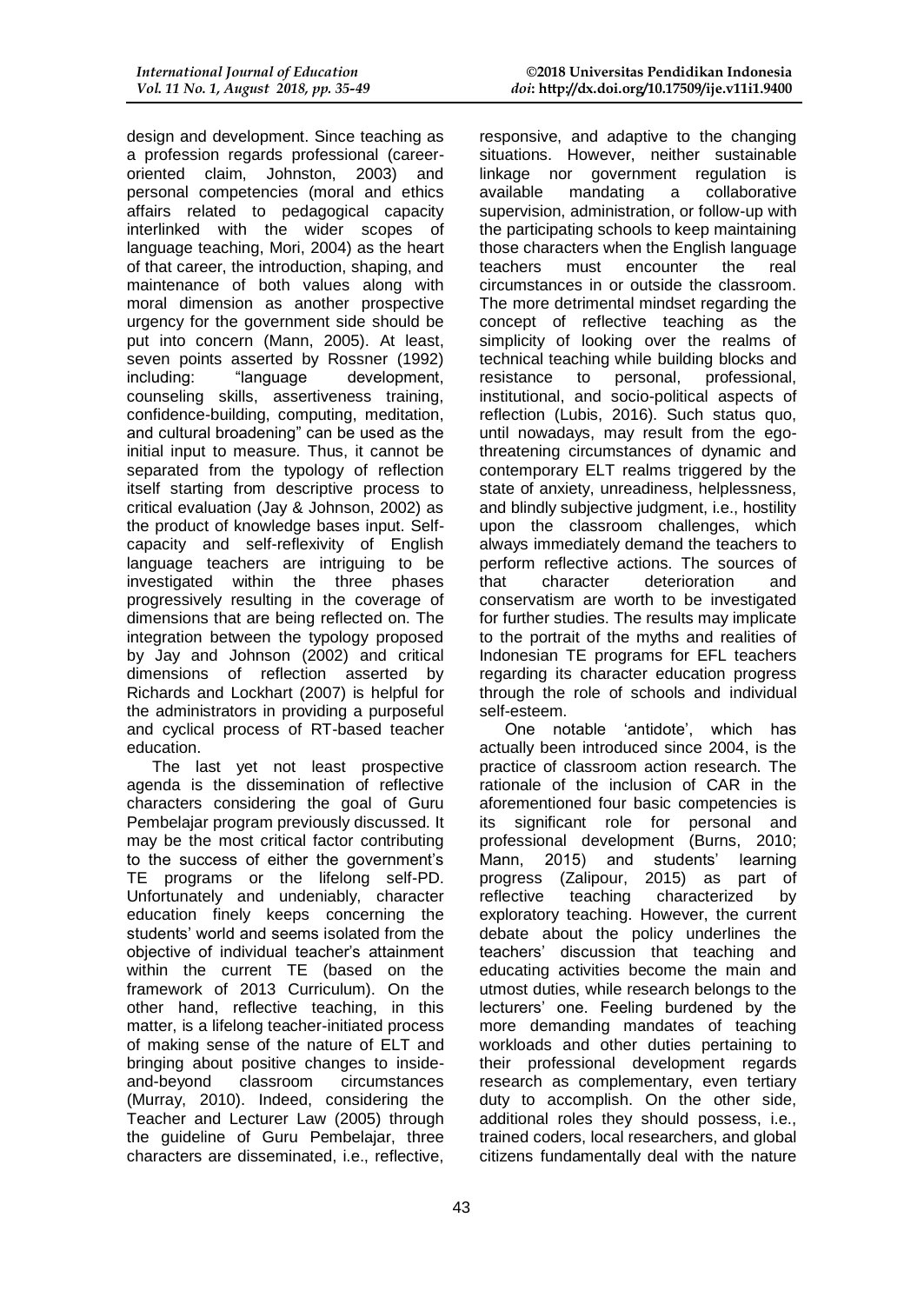of reflective teaching. The MNE regulation (2007) also includes CAR as one of the means of realizing such roles and reflective teaching itself. What Denny (2005, p. 9-10) suggests may be beneficial in terms of what contributing climate to the successful implementation of CAR supervision under TE programs. They comprise: moral and academic support within the culture of trust and collaboration between the teachers, schools, and associated government parties; time management considering the teachers' workloads; secure and confidential atmosphere; role modelling; and collaborative groups and research skills encouragement (see Dana & Yendol-Hoppey, 2014 on the cyclical process of its implementation). Thus, the integration of these requisites and character education of a 21st-century reflective practitioner is worth to be prioritized and further investigated.

# **CONCLUSION AND SUGGESTION**

This paper provides a critical review of both the current portrait and milestone of reflective teaching development for EFL teachers in Indonesia reflected from Asia and wider communities. Its prospective direction considering the challenges as well as expectations reflecting from current limitations and contemporary associated literature is also addressed. It is not an inherent skill or innate capability of any person who is just willing to dedicate him/herself as an EFL teacher. In addition, its concept is not embracing one firm and absolute framework and dimensions, rather reflexive to subject-specific matters while personal one respecting diversely changing<br>professional, personal, socio-political, professional, personal, socio-political, cultural, and moral values of EFLT. Thus, the paradigm and focus shifts considering the existing challenges and prospective expectations previously discussed need to be critically revisited, properly addressed, and furtherly monitored for the government in collaboration with the schools and the universities from descriptions of teacher education courses, procedures, and modules to outcomes and development within long-term-effect agenda. The emphasis on teacher education for development through the inculcation of crucial characters within the concept of reflective teaching should also become the

driving means of realizing the aforementioned prospective areas of development to a better and everlastingly fostered professional autonomy for 21stcentury pre and in-service EFL teachers.

# **REFERENCES**

- Afshar, H. S., & Farahani, M. (2015). Reflective thinking and reflective teaching among Iranian EFL teachers: Do gender and teaching experience make a difference?. *Procedia, Social and Behavioral Sciences*, *192*, 615-620.
- Akbari, R. (2007). Reflections on reflection: A critical appraisal of reflective practices in L2 teacher education. *System*, *35*, 192-207.
- Akbari, R., Behzadpoor, F., & Dadvand, B. (2010). Development of English language teaching reflection inventory. *System*, *38*, 211-227.
- Al-Ahdal, A. A. M. H., & Al-Awaid, S. A. A. (2014). Reflective teaching and language teacher education programmes: A milestone in Yemen and Saudi Arabia. *Journal of Language Teaching and Research*, *5*(4), 759-768.
- Alfaki, I. M. (2014). Professional development in English language teaching: A teachers' view. *British Journal of Education*, *2*(7), 32-49.
- Alghamdi, A. H., & Li, L. (2011). Teachers' continuing professional development programmes in the Kingdom of Saudi Arabia. [http://files.eric.ed.gov/fulltext/ED5268](http://files.eric.ed.gov/fulltext/ED526850.pdf) [50.pdf/.](http://files.eric.ed.gov/fulltext/ED526850.pdf)
- Almabekova, O. A. (2010). Reflective teaching in ESP. *Journal of Siberian Federal University, Humanities and Social Sciences*, *3*(3), 462-475.
- Amalia, L. L. (2017). Reflective practice and self identity as parts of professional development: A survey in an EFL tertiary level (Unpublished results).. Retrieved from [http://asiatefl2017.uny.ac.id/sites/asi](http://asiatefl2017.uny.ac.id/sites/asiatefl2017.../LIST%20OF%20ABSTRACTS-Uploaded.pdf/) [atefl2017.../LIST%20OF%20ABSTR](http://asiatefl2017.uny.ac.id/sites/asiatefl2017.../LIST%20OF%20ABSTRACTS-Uploaded.pdf/) [ACTS-Uploaded.pdf/.](http://asiatefl2017.uny.ac.id/sites/asiatefl2017.../LIST%20OF%20ABSTRACTS-Uploaded.pdf/)
- Ansarin, A. A., Farrokhi, F., & Rahmani, M. (2015). Iranian EFL teachers' reflection levels: The role of gender, experience, and qualifications. *The*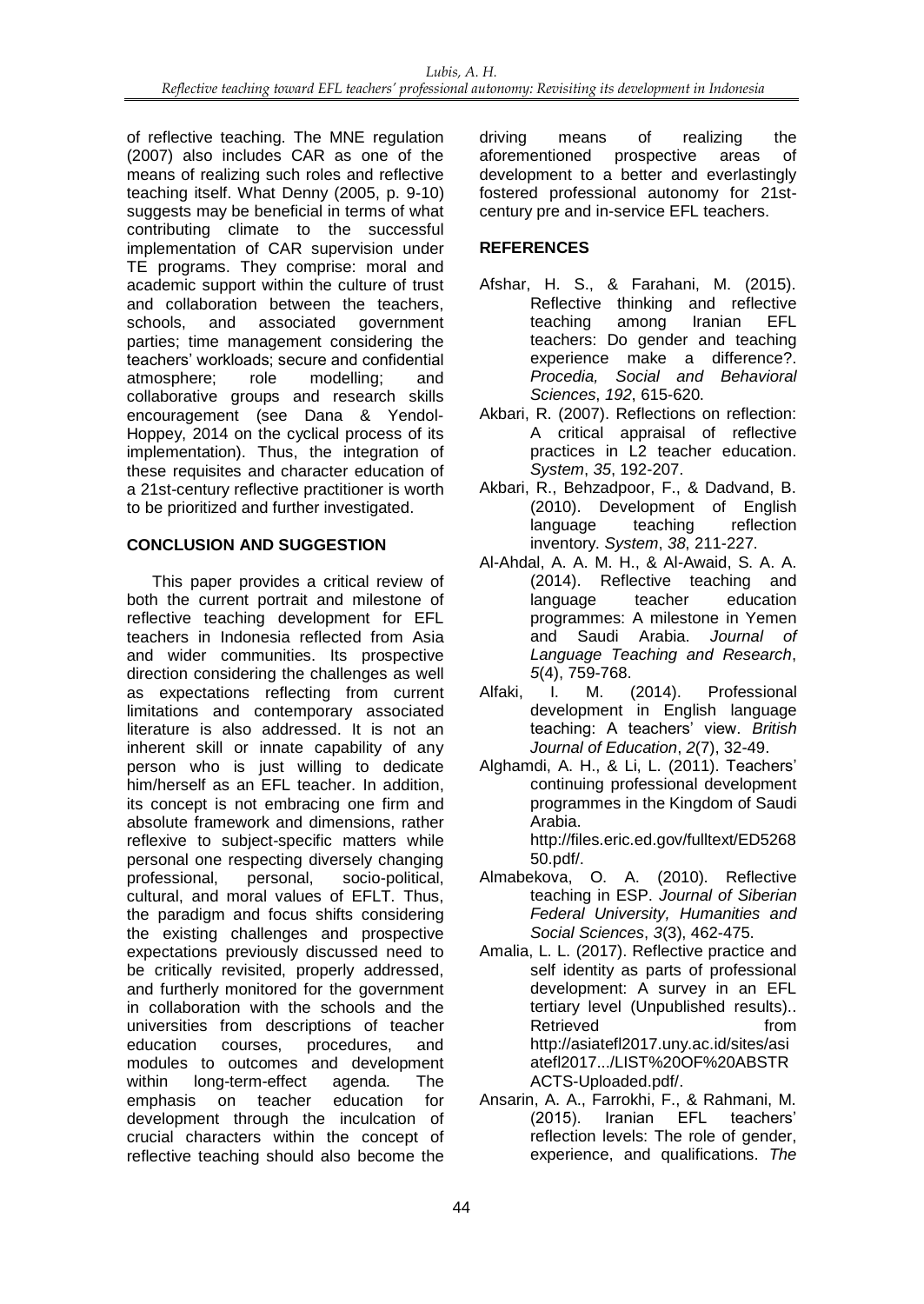*Asian Journal of Applied Linguistics*, *2*(2), 140-155.

- Astika, G. (2014). Reflective teaching as alternative assessment in teacher education: A case study of preservice teachers. *TEFLIN Journal*, *25*(1), 16-32.
- Beck, C., & Kosnik, C. (2001). Reflection-inaction: In defence of thoughtful teaching. *Curriculum Inquiry*, *31*(2), 217-227.
- Bergmann, J. C. F., & da Silva, M. (2013). The reflective process in initial teacher education: Virtual diaries in distance education. *Diálogo Educ.*, *13*(40), 999-1020.
- Boud, D. (2001). Using journal writing to enhance reflective practice. In L. M. English, & M. A. Gillen (Eds), *Promoting journal writing in adult education. New directions in adult and continuing education*, (pp. 9-18). San Francisco: Jossey-Bass.
- Brandenburg, R., & McDonough, S. (2017). Using critical incidents to reflect on teacher educator practice. In Brandenburg, R., Glasswell, K., Jones, M., & Ryan, J (Eds.), *Reflective theory and practice in teacher education: Self-study of teaching and teacher education practices*, (pp. 223-236). Singapore: Springer.
- Broady, E. (2002). Changes, challenges, and complexity: Recent debates in English language teaching. *The Language Learning Journal*, *26*(1), 62-67.
- Brooke, M. (2012). Enhancing preservice teacher training: The construction and application of a model for developing teacher reflective practice online. *Open Journal of Modern Linguistics*, *2*(4), 180-188.
- Brooke, M. (2014). Developing the reflective practice capabilities of preservice trainees in TESOL through online means. In X. Deng, & R. Seow (Eds.), *Proceedings the 4th CELC Symposium* (pp. 50-60). National University of Singapore, Singapore: National University of Singapore.
- Brookfield, S. (1995). *Becoming a critically reflective teacher*. San Francisco, CA: Jossey Bass.
- Burns, A. (2010). *Doing action research in English language teaching: A guide for practitioners*. New York, NY: Routledge.
- Chalikandy, M. A. (2014). Reflection: A tool for professional development. *Researchers World, Journal of Arts, Science & Commerce*, *5*(3), 117-124.
- Chinh, N. D. (2013). Cultural diversity in English language teaching: Learners' voices. *English Language Teaching*, *CCSENET*, *6*(4), 1-7.
- Chodidjah, I. (2017). Reflective practice in professional development training: Action research on in-service English teacher training in a secondary school in East Jakarta (Unpublished doctoral thesis). Indonesia University of Education, Indonesia.
- Choi, Y. H., & Lee, H. W. (2007). A model of English teacher development in Asia based on surveys on teacher qualifications and education programs. *The Journal of Asia TEFL*, *4*(4), 1-34.
- Commins, N. L., & Miramontes, O. B. (2005). *Linguistic diversity and teaching*. Mahwah, NJ: Lawrence Erlbaum.
- Dana, N. F., & Yendol-Hoppey, D. (2014). *The reflective educator's guide to classroom research: Learning to teach and teaching to learn through practitioner inquiry* (3rd ed.). USA: Corwin, Sage.
- Day, C. (1993). Reflection: A necessary but not sufficient condition for teacher development. *British Educational Research Journal*, *19*(1), 83-93.
- Dehghan, F., & Sahragard, R. (2015). Iranian EFL teachers' views on action research and its application in their classrooms: A case study. *Journal of Teacher Education and Educators*, *4*(1), 39-52.
- Dewey, J. (1933). *How we think: A restatement of the relation of reflective thinking to the educative process*. Boston: Houghton-Mifflin.
- Dirnberger, G., & Weitensfelder, D. (2009). EPOSTL: A tool for supporting reflection in preservice teacher education. In The Centre for English Language Teaching (Eds.), *Proceedings of the Anglistik Conference* (pp. 29-32). University of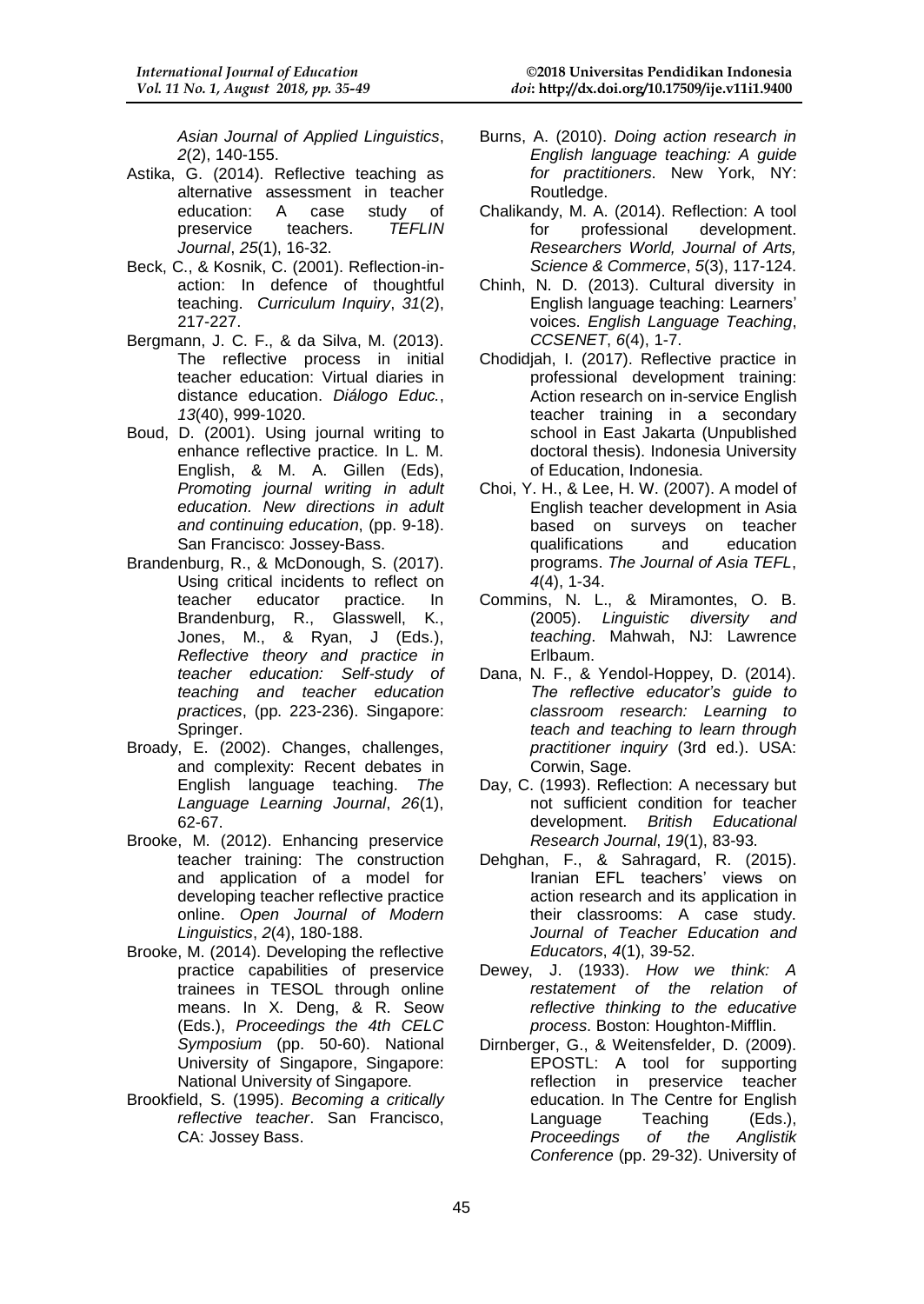Vienna, Vienna: The Centre for English Language Teaching.

- Faghihi, G., & Sarab, M. R. A. (2016). Teachers as reflective practitioners: A survey on Iranian English teachers' reflective practice. *The Journal of Teaching Language Skills*, *7*(4), 57- 86.
- Fakazli, Ö., & Gönen, S. İ. K. (2017). Reflection on reflection: EFL university instructors' perceptions on reflective practices. *H. U. Journal of Education*, *32*(3), 708-726.
- Farrell, T. (1999). Understanding reflective teaching. *Teaching and Learning*, *19*(2), 52-63.
- Farrell, T. S. C. (2013). *Reflective practice in ESL teacher development groups: From practices to principles*. London, England: Palgrave Macmillan.
- Fatemipour, H., & HosseingholiKhani, F. (2014). The impact of reflective teaching on the EFL teachers' performance. *Journal of Educational and Management Studies*, *4*(4), 796- 799.
- Fendler, L. (2003). Teacher reflection in a hall of mirrors: Historical influences and political reverberations. *Educational Researcher*, *32*, 16-25.
- Fuller, A. (2013). Reflective action in teaching [Figure]. In A. L. Herrell, M. L. Jordan, & J. W. Eby (Eds.), *Teaching in the elementary school: A reflective action approach* (6th ed.) (pp. 1-20). New York, NY: Pearson.
- Ghaye, T. (2011). *Teaching and learning through reflective practice: A practical guide for positive action* (2nd ed.). New York, NY: Routledge, Taylor & Francis Group.
- Ghazalbash, N., & Afghari, A. (2015). Relationship between burnout and reflective teaching among EFL teachers. *International Journal of Foreign Language Teaching and Research*, *3*(12), 41-51.
- Grimmett, P. P., MacKinnon, A. M., Erickson, G. L., & Riecken, T. J. (1990). Reflective practice in teacher education. In R. T. Clift, W. R. Houston, & M. C. Pugach (Eds.), *Encouraging reflective practice in education: An analysis of issues and programs* (pp. 20-38). New York, NY: Teachers College Press.
- Harendita, R. E. (2017). The use of digital media to facilitate critical reflection in microteaching class (Unpublished results). Retrieved from [http://asiatefl2017.uny.ac.id/sites/asi](http://asiatefl2017.uny.ac.id/sites/asiatefl2017.../LIST%20OF%20ABSTRACTS-Uploaded.pdf/) [atefl2017.../LIST%20OF%20ABSTR](http://asiatefl2017.uny.ac.id/sites/asiatefl2017.../LIST%20OF%20ABSTRACTS-Uploaded.pdf/) [ACTS-Uploaded.pdf/.](http://asiatefl2017.uny.ac.id/sites/asiatefl2017.../LIST%20OF%20ABSTRACTS-Uploaded.pdf/)
- Ho, B., & Richards, J. C. (1993). Reflective thinking through teacher journal writing: Myths and realities. Retrieved from [http://www.researchgate.net/publicati](http://www.researchgate.net/publication/268044907/) [on/268044907/.](http://www.researchgate.net/publication/268044907/)
- Jadidi, A., & Keshavarz, M. (2013). The impact of Iranian EFL teachers' reflection on their incorporation of strategy-based instruction. *International Journal of Language Learning and Applied Linguistics World*, *4*(3), 140-148.
- Jalilifar, A., & Nattaq, F. (2013). Reflective teaching in the context of a video club: Nurturing professional relationships and building a learner community. *International Journal of Society, Culture & Language*, *1*(2), 51-66.
- Jay, J. K., & Johnson, K. L. (2002). Capturing complexity: A typology of reflective practice for teacher education. *Teaching and Teacher Education*, *18*, 73-85.
- Johnston, B. (2003). *Values in English language teaching*. Mahwah, NJ: Lawrence Erlbaum.
- Jones, M., & Ryan, J. (2014). *Successful teacher education: Partnerships, reflective practice and the place of technology*. Rotterdam: Sense.
- Kaneko-Marques, S. M. (2015). Reflective teacher supervision through videos of classroom teaching. *PROFILE Issues in Teachers' Professional Development*, *17*(2), 63-79.
- Kayapinar, U. (2016). A study on reflection in in-service teacher development: Introducing reflective practitioner development model. *Educational Sciences: Theory & Practice*, *16*(5), 1671-1691.
- Kirkpatrick, R. (Ed.). (2016). *English language education policy in Asia*. Dordrecht: Springer.
- Kumaravadivelu, B. (2003). *Beyond methods: Macrostrategies for*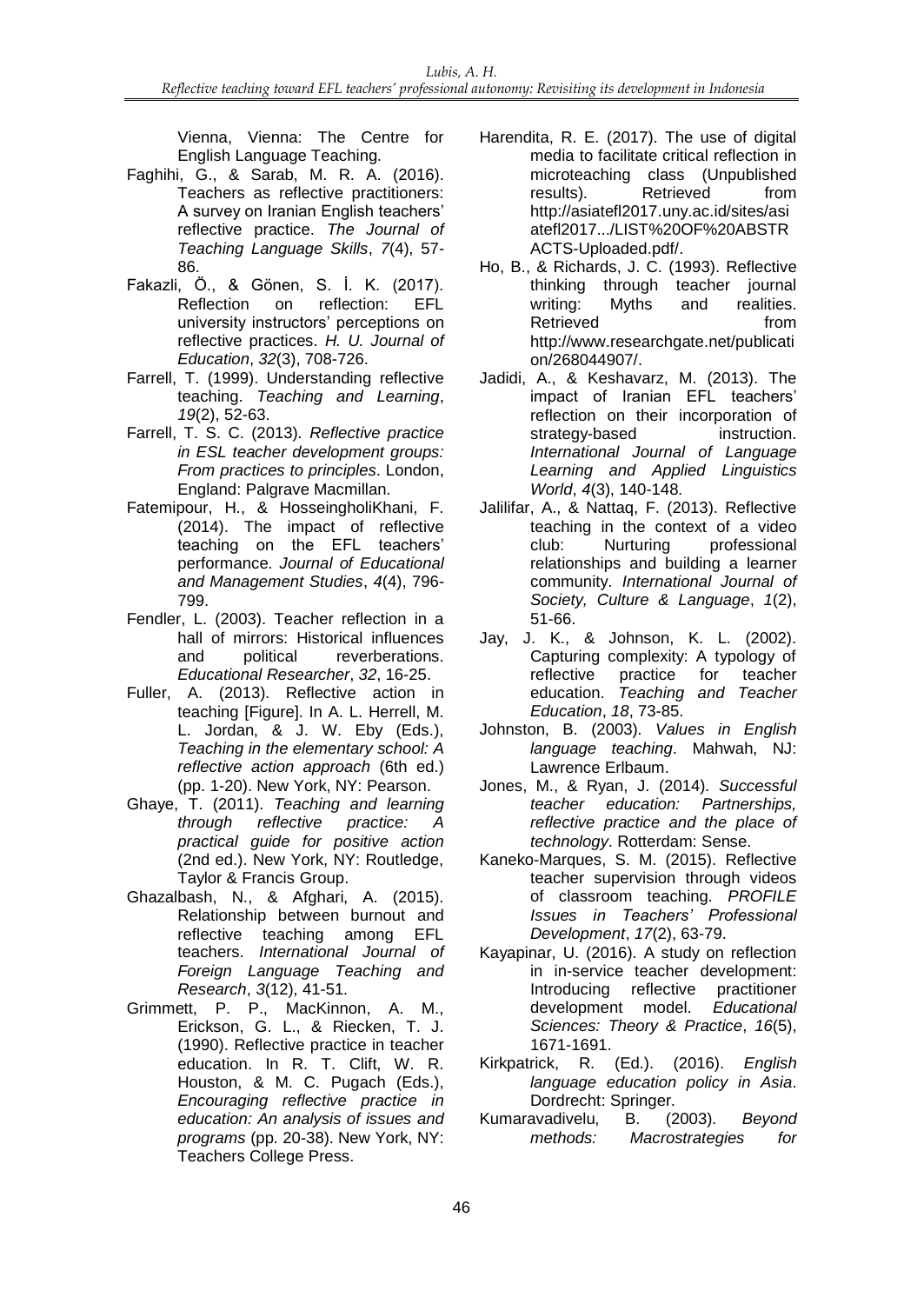*language teaching*. USA: Yale University Press.

- Lakshmi, B. S. (2014). Reflective practice through journal writing and peer observation: A case study. *Turkish Online Journal of Distance Education*, *15*(4), 189-204.
- Lan, M. H., & Wang, K.-P. (2013). The effects of reflective teaching on an intensive teacher training program. *Indonesian Journal of Applied Linguistics*, *3*(1), 81-102.
- Lee, H.-J. (2005). Understanding and assessing preservice teachers' reflective thinking. *Teaching and Teacher Education*, *21*, 699-715.
- Lee, I. (2008). Fostering preservice reflection through response journals. *Teacher Education Quarterly*, 117- 139.
- Li, Z., & Ye, Z. (2016). On reflective teaching of EFL teachers in local universities of China: A case study of Leshan Normal University, Sichuan. *English Language Teaching*, *9*(6), 154-161.
- Loughran, J. J. (1996). *Developing reflective practitioners: Learning about teaching and learning through modelling*. London: Falmer Press.
- Loughran, J. J. (2002). Effective reflective practice: In search of meaning in learning about teaching. *Journal of Teacher Education*, *53*(1), 33-43.
- Lubis, A. H. (2017). Teaching reflection: A voice from Indonesian EFL teachers. *International Journal of English Language Teaching and Linguistics*, *2*(1), 29-39.
- Mann, S. (2005). The foreign language teachers' development. *Lang. Teach.*, *38*, 103-118.
- Menon, S. U., & Alamelu, C. (2011). Role of reflective teaching in the evolution of an effective teacher. *MJAL*, *3*(2), 78- 85.
- Ministry of Education and Culture. (2014). *Standar kualifikasi dan kompetensi instruktur kursus dan pelatihan* (no. 90). Jakarta, Indonesia: Author.
- Ministry of Education and Culture. (2016). *Guru pembelajar: Pedoman program peningkatan kompetensi (Moda tatap muka, daring, dan daring kombinasi)*. Jakarta, Indonesia: Directorate

General of Teachers and Educational Practitioners.

- Ministry of Justice and Human Rights. (2005). *Teacher and Lecturer* (no. 14). Jakarta, Indonesia: Author.
- Ministry of National Education. (2007). *Standar kualifikasi akademik dan kompetensi guru* (no. 16). Jakarta, Indonesia: Author.
- Ministry of National Education. (2008). *Standar kualifikasi akademik dan kompetensi guru pendidikan khusus* (no. 32). Jakarta, Indonesia: Author.
- Minott, M. A. (2009). Supporting reflective teaching via schools' culture: A<br>framework utilizing Tierney's utilizing understands of schools' culture. *Education-Line*. Retrieved from [http://leeds.ac.uk/educol/documents/](http://leeds.ac.uk/educol/documents/142150.pdf/) [142150.pdf/.](http://leeds.ac.uk/educol/documents/142150.pdf/)
- Mishra, P., & Koehler, M. J. (2006). Technological pedagogical content knowledge: A framework for teacher<br>knowledge. Teachers College knowledge. *Teachers College Record*, *108*(6), 1017-1054.
- Mori, R. (2004). Personal growth in teacher development: A case study. In M. Swanson, & K. Hill (Eds.), *Proceedings of the JALT 2003 Conference* (pp. 155-161). Tokyo: Japan Association for Language Teaching.
- Murphy, M. J. (2001). Reflective teaching in ELT. In Marianne C.-M (Ed.), *Teaching English as a Second or Foreign Language* (pp. 499-514). Boston: Heinle & Heinle.
- Murray, A. (2010). Empowering teachers through professional development. *English Teaching Forum*, *1*, 2-10.
- Musa, N. C., Lie, K. Y., & Azman, H. (2012). Exploring English language learning and teaching in Malaysia. *Journal of Language Studies, GEMA OnlineTM*, *Special Section*, *12*(1), 35-51.
- Mynard, J. (2007). A blog as a tool for reflection for English language learners. *Asian EFL Journal, Professional Teaching Articles*, *24*, 1-10.
- National Council of Educational Research and Training. (2015). *Guidelines for teacher continuous professional development for RMSA*. India: RMSA-TCA.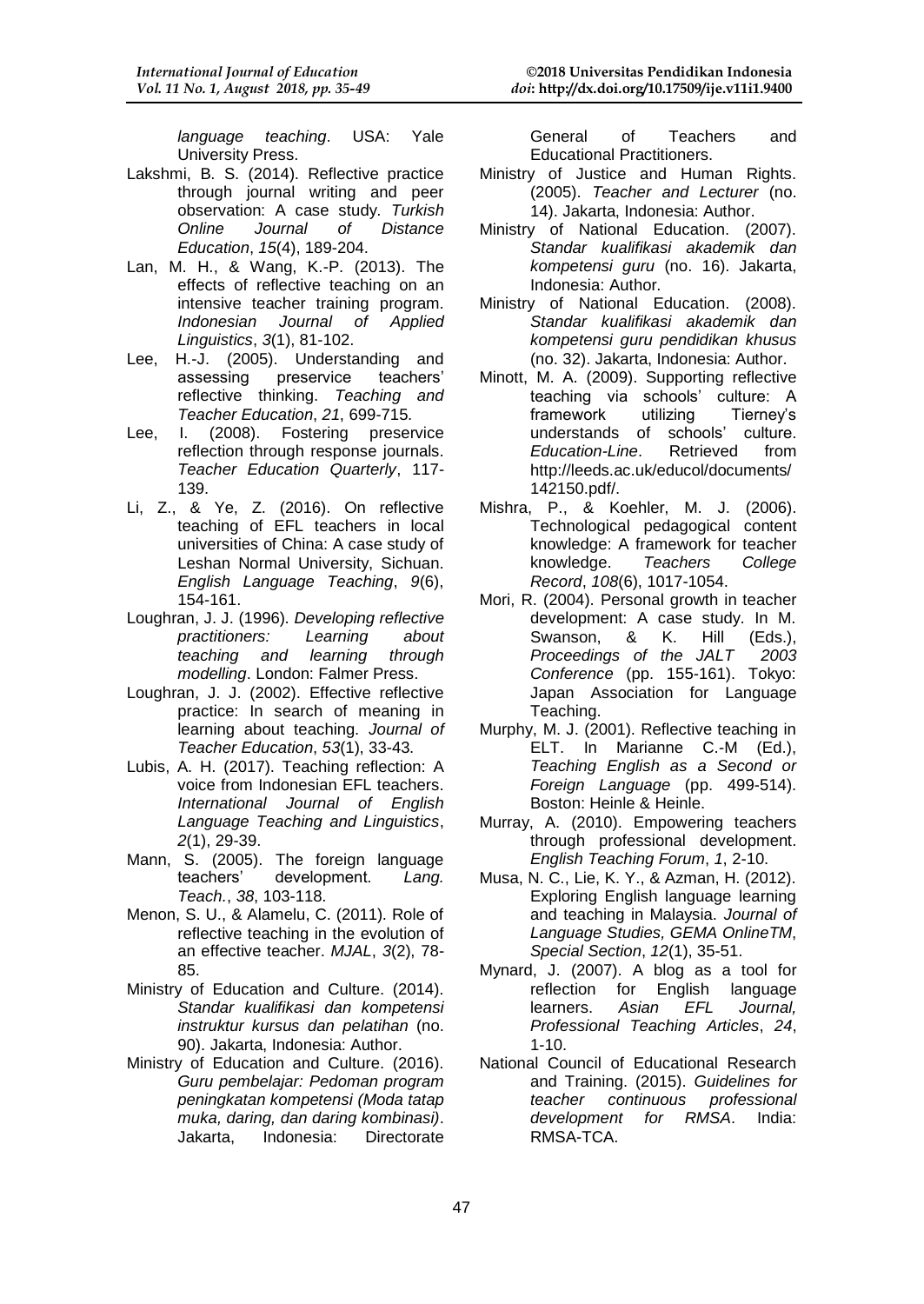- Negari, G. M., & Beiranvand, Z. (2013). Investigating Iranian EFL teachers' reflective teaching and their critical thinking abilities. *International Journal of Science and Research*, *4*(3), 776-782.
- Newby, D., Allan, R., Fenner, A.-B., Jones, B., Komorowska, H., & Soghikyan, K. (2007). *European portfolio for student teachers of languages: A reflection tool for language teacher education*. Austria: Council of Europe.
- Nurfaidah, S., Lengkanawati, N. S., & Sukyadi, D. (2017). Levels of reflection in EFL pre-service teachers' teaching iournal. *Indonesian Journal of Applied Linguistics*, *7*(1), 80-92.
- Parkes, K. A., Dredger, K. S., & Hicks, D. (2013). ePortfolio as a measure of reflective practice. *International Journal of ePortfolio*, *3*(2), 99-115.
- Prapphal, K. (2004). A reflection of English teaching. *MANUSYA: Journal of Humanities*, *Special issue*, *7*, 1-5.
- Rahimi, A., & Chabok, S. (2013). EFL teachers' levels of reflective teaching and their conceptions of teaching and learning. Journal of Advanced Social Research, 3(1), 12-29.
- Reichmann, C. L. (2010). Constructing communities of practice through memoirs and journals. In J. Burton, P. Quirke, C. L. Reichmann, & J. K. Peyton (Eds.), *Reflective writing: A way to lifelong teacher learning* (pp. 49-62). USA: TESL-EJ Publications.
- Richards, J. C. (2008). Towards reflective teaching. Retrieved from [http://www.tttjournal.co.uk/u](http://www.tttjournal.co.uk/)ploads/Fi le/back\_articles/Towards\_Reflective\_ Teaching.pdf/.
- Richards, J. C., & Farrell, T. S. C. (2005). *Professional development for foreign language teachers: Strategies for teacher learning*. USA: Cambridge University Press.
- Richards, J. C., & Lockhart, C. (2007). *Reflective teaching in second language classrooms*. USA: Cambridge University Press.
- Romero, T. R. S. (2010). Reflecting through autobiographies in teacher education. In J. Burton, P. Quirke, C. L. Reichmann, & J. K. Peyton (Eds.),

*Reflective writing: A way to lifelong teacher learning* (pp. 82-95). USA: TESL-EJ Publications.

- Ross, D. (1987). Action research for preservice teachers: A description of why and how. *Peabody Journal of Education*, *64*, 131-150.
- Rossner, R. (1992). Where there's a will: Facilitating teacher development. *Teacher Development Newsletter (IATEFL)*, *18*, 4-5.
- Sammaknejad, A., & Marzban, A. (2016). An analysis of teachers' selfreflection on classroom management. *Theory and Practice in Language Studies*, *6*(1), 84-89.
- Sanopao, J. P. (2016). The reflective teaching practices and teaching performance of public secondary English teachers. *International Journal of Social Science and Humanities Research*, *4*(1), 358-367.
- Saylag, R. (2012). Self reflection on the teaching practice of English as a second language: Becoming the critically reflective teacher. *Procedia, Social and Behavioral Sciences*, *46*, 3847-3851.
- Schmid, E. C. (2011). Video-stimulated reflection as a professional development tool in interactive whiteboard research. *ReCALL*, *23*(3), 252-270.
- Schön, D. A. (1983). *The reflective practitioner: How professionals think in action*. San Francisco: Jossey-Bass.
- Sharafi, S., & Rokni, S. J. A. (2014). The effect of reflective teaching on preservice teachers' learning and teaching development in a learnercentered situation. *International Journal of Language Learning and Applied Linguistics World*, *5*(4), 49- 58.
- State Ministry for the Empowerment of State Apparatus and Birocracy Reform. (2009). Jabatan fungsional dan angka kredit guru no. 16. Jakarta: Author.
- Suaib, N. R. A., & Tohamba, C. P. P. (2017). Evaluation of reflective writing practice on preservice teachers: Systemic functional linguistics approach (Unpublished results). Retrieved from